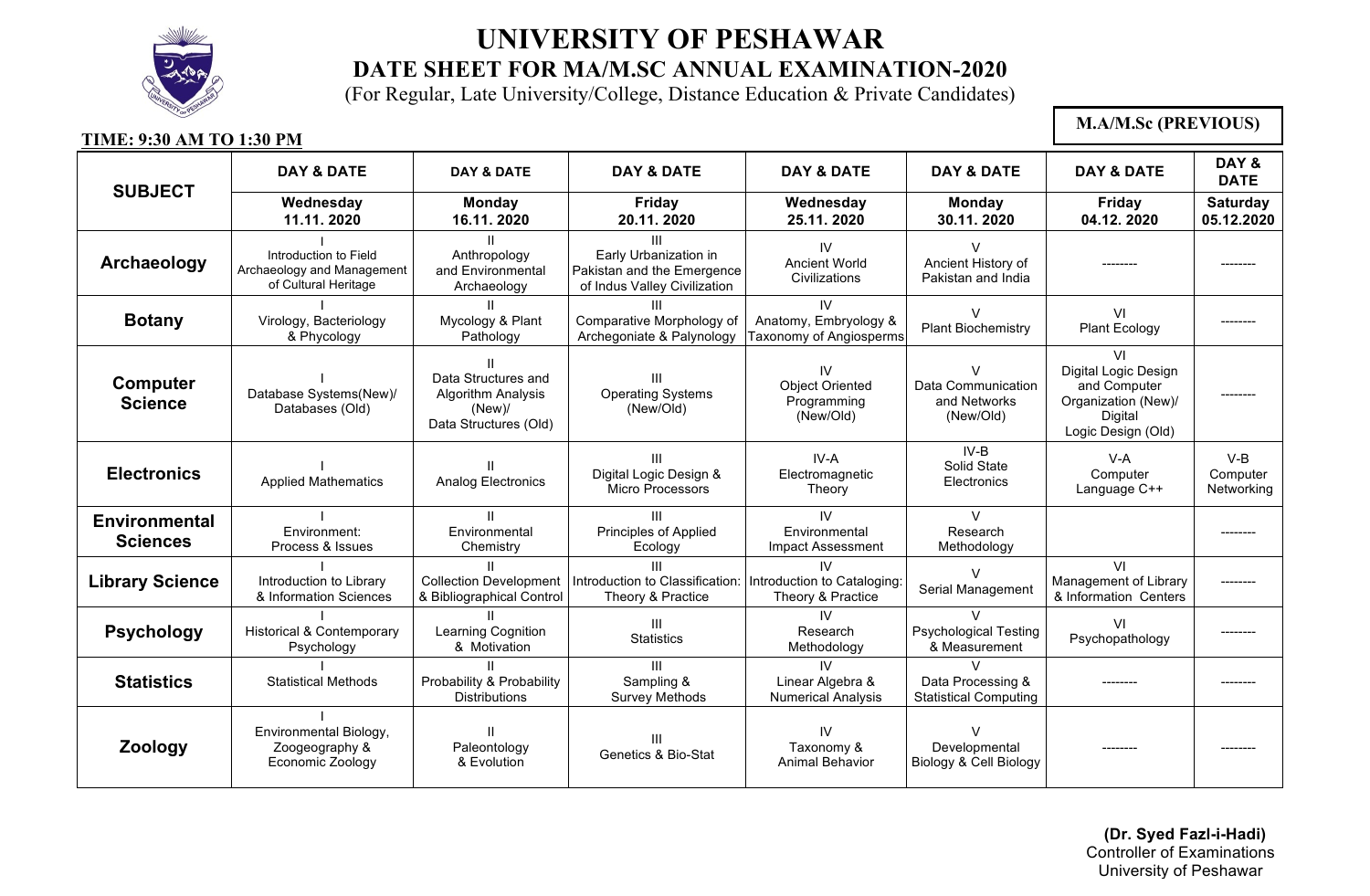

(For Regular, Late University/College, Distance Education & Private Candidates)

| TIME: 9:30 AM TO 1:30 PM                      |                                                      |                                                            |                                                                                             |                                                                         | <b>M.A/M.Sc (PREVIOUS)</b>                     |
|-----------------------------------------------|------------------------------------------------------|------------------------------------------------------------|---------------------------------------------------------------------------------------------|-------------------------------------------------------------------------|------------------------------------------------|
|                                               | Day & Date                                           | Day & Date                                                 | Day & Date                                                                                  | Day & Date                                                              | Day & Date                                     |
| <b>SUBJECT</b>                                | <b>Thursday</b><br>12.11.2020                        | <b>Tuesday</b><br>17.11.2020                               | <b>Saturday</b><br>21.11.2020                                                               | <b>Thursday</b><br>26.11.2020                                           | Tuesday<br>01.12.2020                          |
| Anthropology                                  | Principles<br>of Anthropology                        | <b>Cultural Change</b><br>& Development                    | Ш<br>Ethnography                                                                            | IV<br>Research Methodology                                              | $\vee$<br>Criminology                          |
| <b>Chemistry</b>                              | <b>Physical Chemistry</b>                            | $\mathbf{II}$<br>Organic Chemistry                         | Ш<br>In-Organic Chemistry                                                                   | IV<br>Analytical/Bio/<br>Applied/Fuel Chemistry                         |                                                |
| Criminology                                   | Introduction to<br>Criminology                       | <b>Criminal Justice System</b>                             | Ш<br><b>Theoretical Perspective</b><br>on Crime                                             | IV<br><b>Correctional Institutions</b>                                  | $\mathsf{V}$<br>Social Problems<br>of Pakistan |
| <b>Gender Studies</b>                         | Introduction to<br><b>Gender Studies</b>             | <b>Feminist Theory</b>                                     | Ш<br><b>Feminist Movements</b>                                                              | $\mathsf{N}$<br>Gender & Religion                                       | $\vee$<br>Research<br>Methodology              |
| Geography                                     | Geomorphology                                        | $\mathbf{H}$<br>Meteorology, Climatology<br>& Oceanography | Ш<br>History & Development of<br>Geographical Thought                                       | IV<br>Settlement Geography                                              | V<br>Economic<br>Geography                     |
| <b>Journalism &amp; Mass</b><br>Communication | Journalistic Language<br>(English, Urdu)             | $\mathbf{H}$<br>Reporting                                  | ШL<br>Sub-Editing                                                                           | IV<br>Media History & Laws                                              | $\vee$<br><b>Mass Communication</b><br>Theory  |
| <b>Mathematics</b>                            | Real Analysis                                        | Algebra-I                                                  | $\mathcal{U}$<br>Programming in C (Old) /<br>Computer Algebra System<br>& Programming (New) | IV<br>Topology                                                          | Ш<br><b>Complex Analysis</b>                   |
| <b>Physics</b>                                | Mathematical<br><b>Methods of Physics</b>            | Electrodynamics (New)<br>Electromagnetic Theory (Old)      | Ш<br><b>Classical Mechanics</b>                                                             | IV<br><b>Thermal &amp; Statistical Physics</b>                          | $\vee$<br>Atomic &<br><b>Molecular Physics</b> |
| <b>Social Work</b>                            | Social Case Work                                     | Social Group Work                                          | Ш<br>Community Organization<br>& Development                                                | IV<br>Social Problems of Pakistan-A<br>Rural Development & Local Govt-B |                                                |
| <b>Sociology</b>                              | Principles of Sociology/<br><b>General Sociology</b> | Social Psychology                                          | Ш<br>Social Anthropology                                                                    | IV.<br>Research Methodology                                             | $\mathcal{L}$<br><b>Community Development</b>  |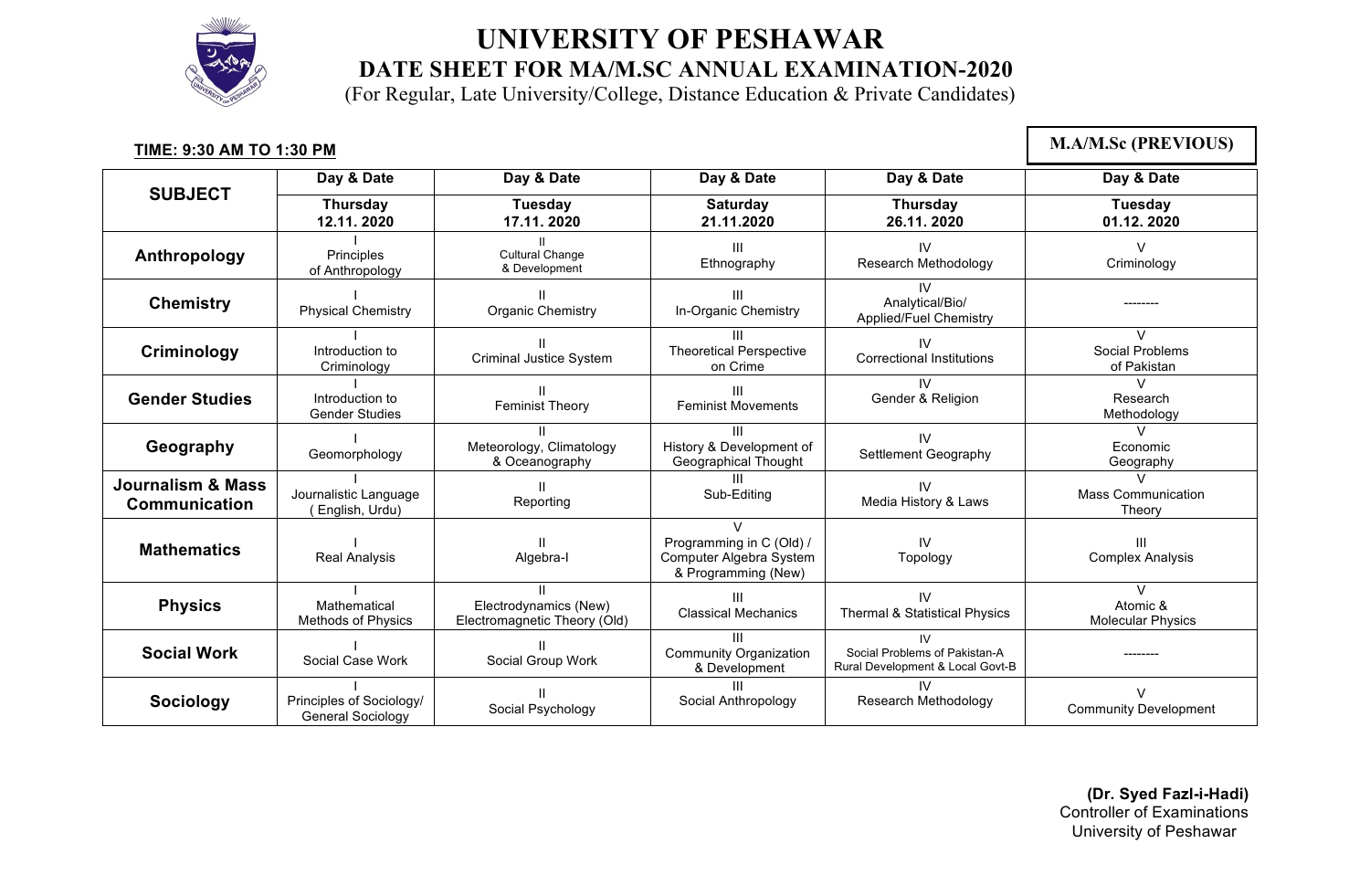

(For Regular, Late University/College, Distance Education & Private Candidates)

#### **TIME: 9:30 AM TO 1:30 PM**

**M.A/M.Sc (PREVIOUS)**

| DAY&                        | <b>Subject</b>                                | <b>Subject</b>                                              | <b>Subject</b>                               | <b>Subject</b>                                                                           | <b>Subject</b>                                                                                              |
|-----------------------------|-----------------------------------------------|-------------------------------------------------------------|----------------------------------------------|------------------------------------------------------------------------------------------|-------------------------------------------------------------------------------------------------------------|
| <b>DATE</b>                 | <b>ARABIC</b>                                 | <b>ECONOMICS</b>                                            | <b>ENGLISH</b>                               | <b>ISLAMIYAT</b>                                                                         | <b>INTERNATIONAL RELATIONS</b>                                                                              |
| Wednesday<br>11.11.2020     | <b>Applied Grammar</b>                        | Micro Economic<br>Theory                                    | History of English<br>Literature             | Al-Quran (Translation of the 1 <sup>st</sup> Half,<br>Commentary & Principles of Tafsir) | History of International Relations                                                                          |
| <b>Monday</b><br>16.11.2020 | Composition,<br>Conversation<br>& Translation | Macro Economic<br>Theory                                    | Introduction to<br><b>English Literature</b> | Hadith & Principles of Hadith                                                            | Basic Factors in International Relations (Old)/<br>Theories, Concepts & Research<br>Methodology in IR (New) |
| <b>Friday</b><br>20.11.2020 | Ш<br>Prose Classical<br>& Modern              | Ш<br>Mathematical<br>Economics                              | Ш<br>Poetry                                  | Ш<br>Islamic Jurisprudence                                                               | Ш<br><b>Foreign Policy Analysis</b>                                                                         |
| Wednesday<br>25.11.2020     | IV<br>Poetry Classical<br>& Modern            | 1V<br><b>Basic Statistics &amp;</b><br>Research Methodology | IV<br>Prose                                  | IV<br>Seerat-Un-Nabi (SAWS), Sirat of the Four<br>Rightly Guided Caliphs & Figh al-Sirah | IV<br>Pakistan in World Affairs                                                                             |
| <b>Monday</b><br>30.11.2020 | $\vee$<br>Rhetoric                            | Public Finance &<br><b>Monetary Economics</b>               | $\sqrt{}$<br>Language &<br>Linguistics       | Arabic Language & Grammar                                                                | International & Regional Organizations                                                                      |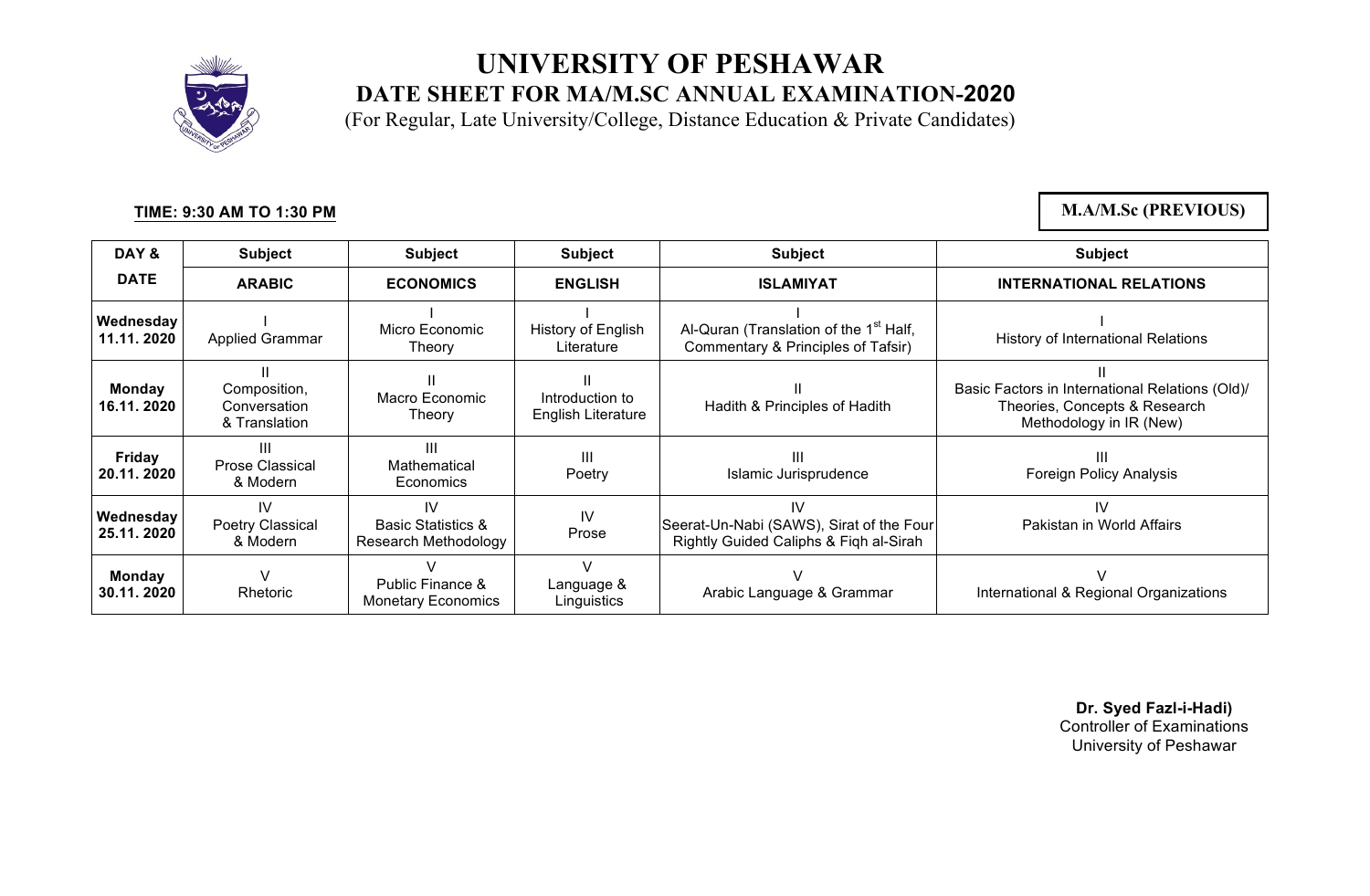

(For Regular, Late University/College, Distance Education & Private Candidates)

#### **TIME: 9:30 AM TO 1:30 PM**

**M.A (PREVIOUS)**

| <b>DAY &amp; DATE</b>         | <b>PASHTO</b>                                 | <b>PERSIAN</b>                             | <b>PHILOSOPHY</b>                          | <b>POLITICAL SCIENCE</b>                                        | <b>Regional Studies</b>                                       | <b>URDU</b>                   |
|-------------------------------|-----------------------------------------------|--------------------------------------------|--------------------------------------------|-----------------------------------------------------------------|---------------------------------------------------------------|-------------------------------|
| Thursday<br>12.11.2020        | History of Pashto<br>Language & Literature    | Translation &<br><b>Elementary Persian</b> | <b>Greek Philosophy</b>                    | Government &<br>Politics in Pakistan                            | Geo-Strategic Importance of the<br>Region                     | History of<br>Urdu Literature |
| Tuesday<br>17.11.2020         | <b>Ancient Poetry</b>                         | Islamic Culture<br>& Civilization          | Psychology /<br><b>Medieval Philosophy</b> | <b>Political Systems</b>                                        | Regional Integration: Models<br>and Approaches                | Fiction                       |
| <b>Saturday</b><br>21.11.2020 | <b>Ancient Prose</b>                          | Ш<br>Iqbaliyat                             | Early Modern<br>European Philosophy        | Ш<br><b>Political Philosophy</b>                                | Regional & International<br>Organizations                     | Ш<br>Prose                    |
| <b>Thursday</b><br>26.11.2020 | IV<br><b>Detailed Study</b><br>of Rahman Baba | IV<br>Persian Grammar                      | IV<br>Later Modern<br>European Philosophy  | IV<br>History & Principles of<br><b>International Relations</b> | IV<br>Introduction to international<br>Politics and Diplomacy | IV<br>Modern Prose            |
| Tuesday<br>01.12.2020         | <b>Islamic Study</b><br>& Pushtoons           | History of Indo<br>Pak Literature          | Logic                                      | <b>Principles of Public</b><br>Administration                   | Research Methodology                                          | Poetry                        |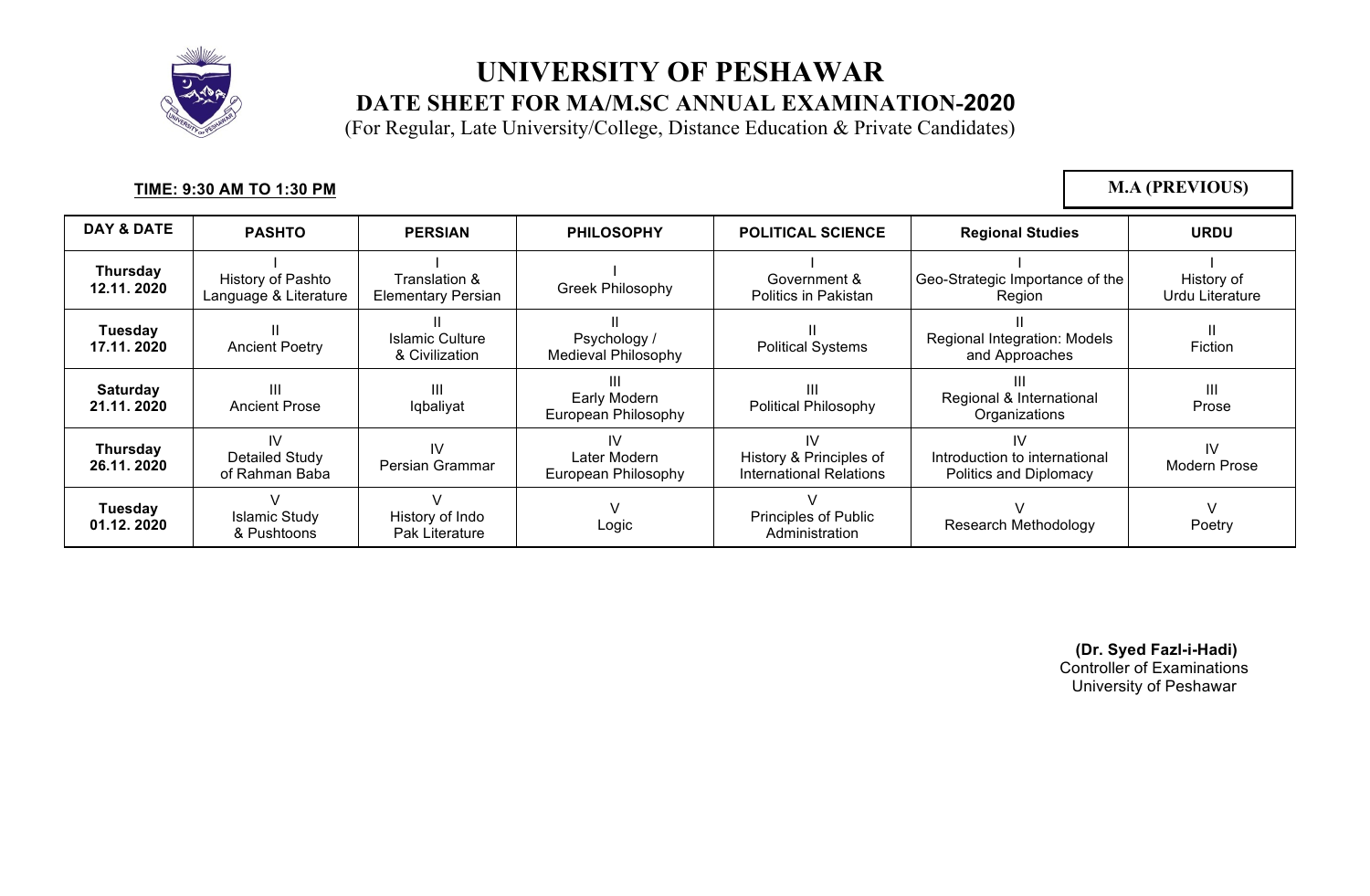

(For Regular, Late University/College, Distance Education & Private Candidates)

**TIME: 9:30 AM TO 1:30 PM SUBJECT DAY & DATE DAY & DATE DAY & DATE DAY & DATE DAY & DATE DAY & DATE Friday 13.11.2020 Wednesday 18.11.2020 Monday 23.11.2020 Friday 27.11.2020 Wednesday 02.12.2020 Monday 07.12.2020 Archaeology** VI Ancient Art and Architecture of Pakistan and India: VII Numismatics of Pakistan and India VIII Paleography and Epigraphy of Pakistan and India IX Muslim Architecture of Pakistan and India X Muslim Art: Calligraphy, Painting, Minor Art & Crafts -------- **Botany** VII Cell Biology & Biometry VIII Plant Physiology IX **Genetics** X Environmental Biology XI Medicinal Plants & Economic Botany XII Optional Special Papers: (a) Plant Pathology (b) Advance in Medicinal Plants (c) Salinity and Water Logging (d) Mycorrhiza **Computer Science** VII Advanced Programming (New)/ Analysis of Algorithms & Advanced Programming (Old) VIII Software Engineering (New/Old) IX Compiler Construction (New/Old) X Mobile & Web Technologies (New)/ Electronic Commerce (Old) XI Artificial Intelligence (New/OId) --------- **Electronics** VI **Electronics Communication** VII Control System & Information Theory VIII-A Laser (New) VIII-B Fiber Optics IX Industrial Electronics & Software Engineering X Micro Processor & Controller Interface **Environmental Science**  VI **Environmental** Policies & Planning VII Pollution Control **Technology** VIII Natural Resource Management IX Environmental **Economics** X Remote Sensing & GIS --------**Library Science** VII Information Technology & Libraries VIII Advance Technical **Operations** IX Resource Sharing & Net Working X Research Methodology XI Information Sources on Science & Technology XII Management Information System **Psychology** VII Social Psychology **VIII** Behavioral Neuroscience IX Theories of Personality X Test Construction & Adaptation XI Counseling Psychology XII Clinical Psychology **Statistics** VI Design & Analysis of Experiments VII Statistical Inference VIII Regression Analysis & **Econometrics** XVIII / IX Biostatistics & Epidemiology/ Multivariate Analysis XII Population Studies **Zoology** VI Physiology & **Biochemistry** VII Parastology-A Entomology-A VII Fisheries-A VIII Parastology-B Entomology-B VIII Fisheries-B IX Medical Microbiology & Biotechnology **M.A/M.Sc (FINAL)**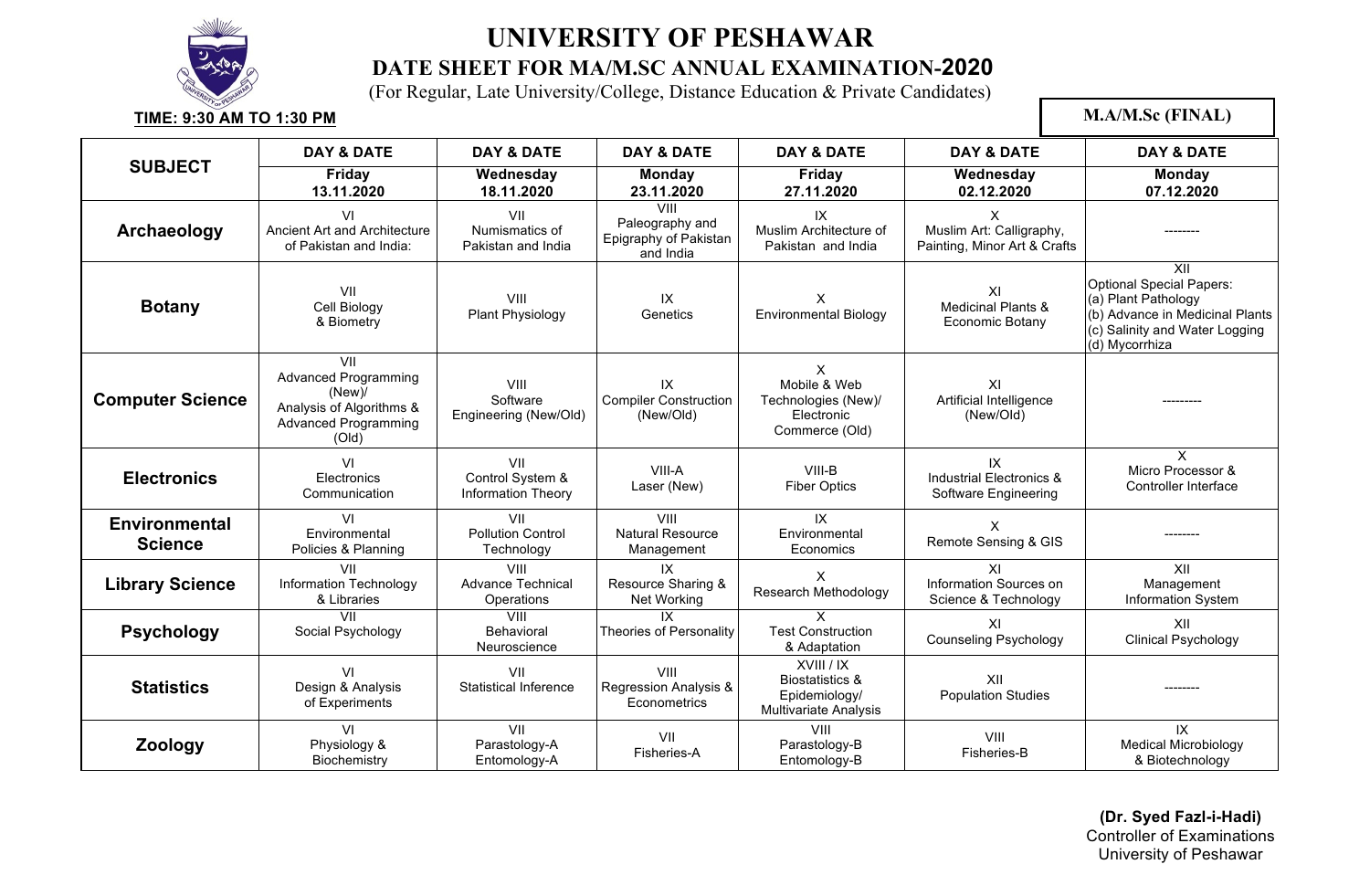

(For Regular, Late University/College, Distance Education & Private Candidates)

| TIME: 9:30 AM TO 1:30 PM                     |                                                 |                                                                                                                                                                                                                                                                                                      |                                                                                                                                                                                                                                                                                                                      |                                                                                                                                                                                                                                                                                                                      |                                      | <b>M.A/M.Sc (FINAL)</b>                                                                                                                                                                     |                                                             |
|----------------------------------------------|-------------------------------------------------|------------------------------------------------------------------------------------------------------------------------------------------------------------------------------------------------------------------------------------------------------------------------------------------------------|----------------------------------------------------------------------------------------------------------------------------------------------------------------------------------------------------------------------------------------------------------------------------------------------------------------------|----------------------------------------------------------------------------------------------------------------------------------------------------------------------------------------------------------------------------------------------------------------------------------------------------------------------|--------------------------------------|---------------------------------------------------------------------------------------------------------------------------------------------------------------------------------------------|-------------------------------------------------------------|
|                                              | Day & Date                                      | Day & Date                                                                                                                                                                                                                                                                                           | Day & Date                                                                                                                                                                                                                                                                                                           | Day & Date                                                                                                                                                                                                                                                                                                           |                                      | Day & Date                                                                                                                                                                                  | Day & Date                                                  |
| <b>SUBJECT</b>                               | Saturday                                        | <b>Thursday</b>                                                                                                                                                                                                                                                                                      | Tuesday                                                                                                                                                                                                                                                                                                              | Saturday                                                                                                                                                                                                                                                                                                             |                                      | Thursday                                                                                                                                                                                    | <b>Monday</b>                                               |
|                                              | 14.11.2020                                      | 19.11.2020                                                                                                                                                                                                                                                                                           | 24.11.2020                                                                                                                                                                                                                                                                                                           | 28.11.2020                                                                                                                                                                                                                                                                                                           |                                      | 03.12.2020                                                                                                                                                                                  | 07.12.2020                                                  |
| Anthropology                                 | VI Applied                                      | VII                                                                                                                                                                                                                                                                                                  | VIII                                                                                                                                                                                                                                                                                                                 | IX                                                                                                                                                                                                                                                                                                                   |                                      | X                                                                                                                                                                                           | --------                                                    |
|                                              | Anthropology                                    | Anthropology of Religion                                                                                                                                                                                                                                                                             | <b>Political Anthropology</b>                                                                                                                                                                                                                                                                                        | Social Problems of Pakistan                                                                                                                                                                                                                                                                                          |                                      | Economic Anthropology                                                                                                                                                                       |                                                             |
| <b>Chemistry</b>                             | $\vee$<br>Environmental<br>Chemistry            | Quantum Chemistry & Spectroscopy<br><b>Heterocyclic Chemistry</b><br>ii. Mechanism of Inorganic Reaction & Bio-<br>Inorganic Chemistry<br>v.Biochemistry of Macromolecules &<br>Techniques<br>. Polymer Chemistry<br>vi.Elementary Analytical Chemistry<br>vii. Conversion Process Chemistry of Coal | VII<br><b>Statistical Mechanics &amp; Solution</b><br>Thermodynamics<br>Oxidation/Reduction<br>iii. Spectroscopy & Instrumental<br>Methods of Analysis.<br>iv. Nutrition and Physiological Chemistry<br>v. Metallurgy<br>vi. Electrolytical & Chromatography<br><b>Techniques</b><br>vii. Petroleum & Petrochemicals | VIII<br>Surface Chemistry & Advanced Chemical Kinetics<br>ii. Spectral Analysis of Organic Compounds<br>iii. Nuclear & Radio Chemistry<br>iv. Microbiology & Immunology<br>v. Unit Operation<br>vi. Spectroscopy & Electronics<br>vii. Characterization of Fossil Fuels by Advance<br><b>Instrumental Techniques</b> |                                      | --------                                                                                                                                                                                    | ---------                                                   |
| Criminology                                  | VI<br><b>Research Methods</b><br>in Criminology | VII<br>Police and Policing                                                                                                                                                                                                                                                                           | VIII<br>Criminology and Human Rights                                                                                                                                                                                                                                                                                 | IX<br><b>Understanding Perspectives</b><br>on Terrorism                                                                                                                                                                                                                                                              |                                      |                                                                                                                                                                                             |                                                             |
| Gender<br><b>Studies</b>                     | VI<br>Gender &<br>Development                   | VII<br>Gender & Human Rights                                                                                                                                                                                                                                                                         | VIII<br>Gender & Literature                                                                                                                                                                                                                                                                                          | IX<br>Gender & Social Policy                                                                                                                                                                                                                                                                                         |                                      | X<br>Gender & Media /<br>Gender & Politics (Optional)                                                                                                                                       |                                                             |
| Geography                                    | VI Geography of<br>Pakistan                     | VII<br>Political Geography                                                                                                                                                                                                                                                                           | XIX: Environmental Geography<br>XVII:<br><b>Population Geography</b>                                                                                                                                                                                                                                                 | <b>Applied Geomorphology</b><br>XXI<br>XI<br>Urban Planning                                                                                                                                                                                                                                                          | Regional Planning<br>X.              | VIII Techniques in Geomorphology                                                                                                                                                            | --------                                                    |
| Journalism<br>& Mass<br><b>Communication</b> | VI<br>Broadcasting in<br>Pakistan               | VII<br><b>Public Relations &amp; Advertising</b>                                                                                                                                                                                                                                                     | VIII<br>Development Support<br>Communication                                                                                                                                                                                                                                                                         | IX<br>Pakistan Affairs                                                                                                                                                                                                                                                                                               |                                      | X<br>a) Communication Research Methods or<br>b) Feature, Column & Editorial Writing                                                                                                         |                                                             |
| <b>Mathematics</b>                           | Functional<br>VIII<br>Analysis                  | <b>Mathematical Statistics IX</b>                                                                                                                                                                                                                                                                    | XI<br><b>Numerical Analysis</b>                                                                                                                                                                                                                                                                                      | XIII<br>Measure Theory & Integration                                                                                                                                                                                                                                                                                 | XVII<br><b>Differential Equation</b> |                                                                                                                                                                                             | $\overline{VI}$<br>Algebra-II<br>Differential<br>Geometry X |
| <b>Physics</b>                               | VI<br>Quantum<br><b>Mechanics</b>               | VII<br>Electronics<br>XIII<br>Introductory Electronics /<br><b>Condensed Electronics</b>                                                                                                                                                                                                             | VIII<br>Solid State Physics                                                                                                                                                                                                                                                                                          | IX<br><b>Nuclear Physics</b><br>XII<br><b>Digital Communication</b>                                                                                                                                                                                                                                                  |                                      | kiv: Introductory Nuclear Physics (Optl)<br>x: Special Paper in Solid State Physic (Opt)<br>Special Paper in Nuclear Physics (Opt)<br>xxi: Material Physics (Opt) XXII: Plasma Physics(Opt) |                                                             |
| <b>Social Work</b>                           | VI<br>Social Research<br>Methodology            | VII<br>Welfare System of Islam &<br>Contemporary Social Work                                                                                                                                                                                                                                         | C Social Institutions<br>VIII<br>VIII<br><b>B- Social Gerontology</b>                                                                                                                                                                                                                                                | IX-B Criminology<br>IX-A Demographic & Population<br>Welfare                                                                                                                                                                                                                                                         |                                      |                                                                                                                                                                                             |                                                             |
| <b>Sociology</b>                             | VI<br>Sociological Theory                       | VII<br>Social Demography                                                                                                                                                                                                                                                                             | VIII<br>Gender & Development                                                                                                                                                                                                                                                                                         | IX<br>Social Change & Development                                                                                                                                                                                                                                                                                    |                                      | -------                                                                                                                                                                                     | -------                                                     |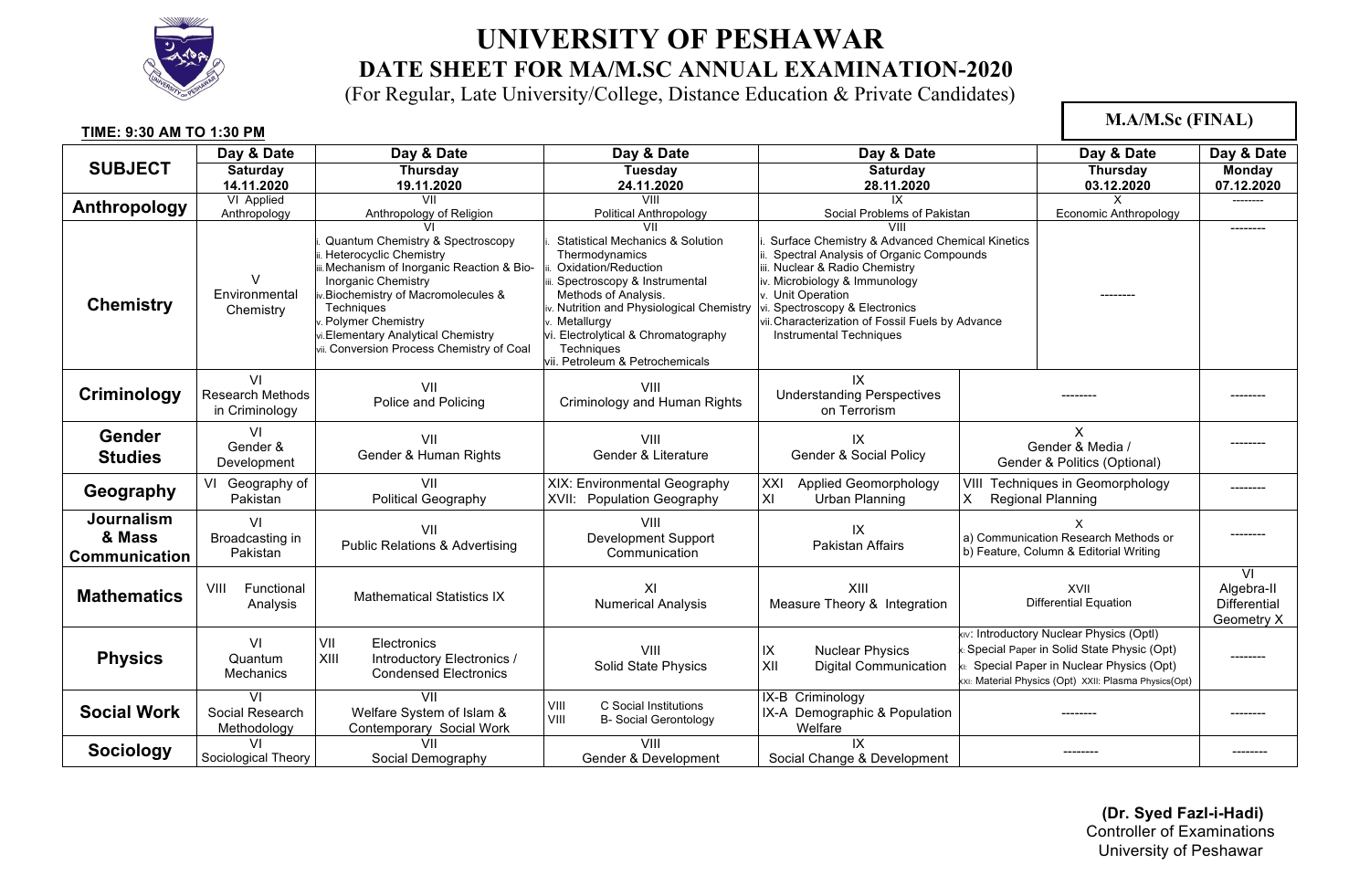

(For Regular, Late University/College, Distance Education & Private Candidates)

#### **TIME: 9:30 AM TO 1:30 PM**

**M.A/M.Sc (FINAL)**

| <b>DAY &amp; DATE</b>         | <b>Subject</b>                                     | <b>Subject</b>                                                                                                                     | <b>Subject</b>                    | <b>Subject</b>                                                                                                                             | <b>Subject</b>                                                |
|-------------------------------|----------------------------------------------------|------------------------------------------------------------------------------------------------------------------------------------|-----------------------------------|--------------------------------------------------------------------------------------------------------------------------------------------|---------------------------------------------------------------|
|                               | <b>ARABIC</b>                                      | <b>ECONOMICS</b>                                                                                                                   | <b>ENGLISH</b>                    | <b>ISLAMIYAT</b>                                                                                                                           | <b>INTERNATIONAL RELATIONS</b>                                |
| <b>Friday</b><br>13.11.2020   | VI<br>Religious Literature<br>"Al-Quran Al-Hadith" | VI<br>Econometrics                                                                                                                 | VI<br>Poetry-II                   | VI<br>Al Qura'an (Translation of the 2 <sup>nd</sup><br>Half Tafsir of Sura Al Nur & Surah Al-Ahzab)                                       | VI<br><b>Public International Law</b>                         |
| Wednesday<br>18.11.2020       | VII<br>Sources of Arabic<br>Language & Literature  | VII<br><b>Development Economics</b><br><b>Group-I</b><br>Economic Analysis of Project<br>Group-II<br>Planning & Management         | VII<br>Novel                      | VII<br>Usul al-Figh<br>(Principles of Islamic Jurisprudence)                                                                               | VII<br>Politics of International<br><b>Economic Relations</b> |
| <b>Monday</b><br>23.11.2020   | VIII<br>Literature of Undalus<br>& Overseas        | VIII<br><b>Group-I</b><br><b>Managerial Economics</b><br>Human Resource Development<br><b>Group-II</b>                             | VIII<br>Drama                     | VIII<br>Comparative Study of Judaism,<br>Christianity and Islam                                                                            | VIII<br><b>Strategic Studies</b>                              |
| Friday<br>27.11.2020          | IX<br>History of Arabic<br>Literature              | IX<br>The Economy of Pakistan<br><b>Group-I</b><br>Economic System of Islam<br><b>Group-II</b>                                     | IX<br>Criticism                   | $\mathsf{I} \mathsf{X}$<br>Al-Kalam & Philosophy of Islam OR<br>a)<br>Contemporary Muslim World:<br>$\vert$ b)<br>Resources and Challenges | IX<br>Foreign Policy of Iran, China,<br>India & Afghanistan   |
| Wednesday<br>02.12.2020       | X<br>Islamic Literature<br>& Criticism             | x<br><b>Agricultural Economics</b><br><b>Group-I</b><br><b>Industrial Economics</b><br>Group-II                                    | X<br>English Language<br>Teaching | Economic System of Islam: A Comparison<br>with Modern Economic Thought                                                                     | X<br>International Politics of Middle East                    |
| Friday<br>04.12.2020          | ---------                                          | ΧI<br><b>International Economics</b><br><b>Group-I</b><br><b>Group-II</b> Operations Research &<br><b>Mathematical Programming</b> | ---------                         | --------                                                                                                                                   | ΧI<br>International Politics of South Asia                    |
| <b>Saturday</b><br>05.12.2020 | -------                                            | --------                                                                                                                           | ---------                         | --------                                                                                                                                   | XII<br>South East Asia in the World Affairs                   |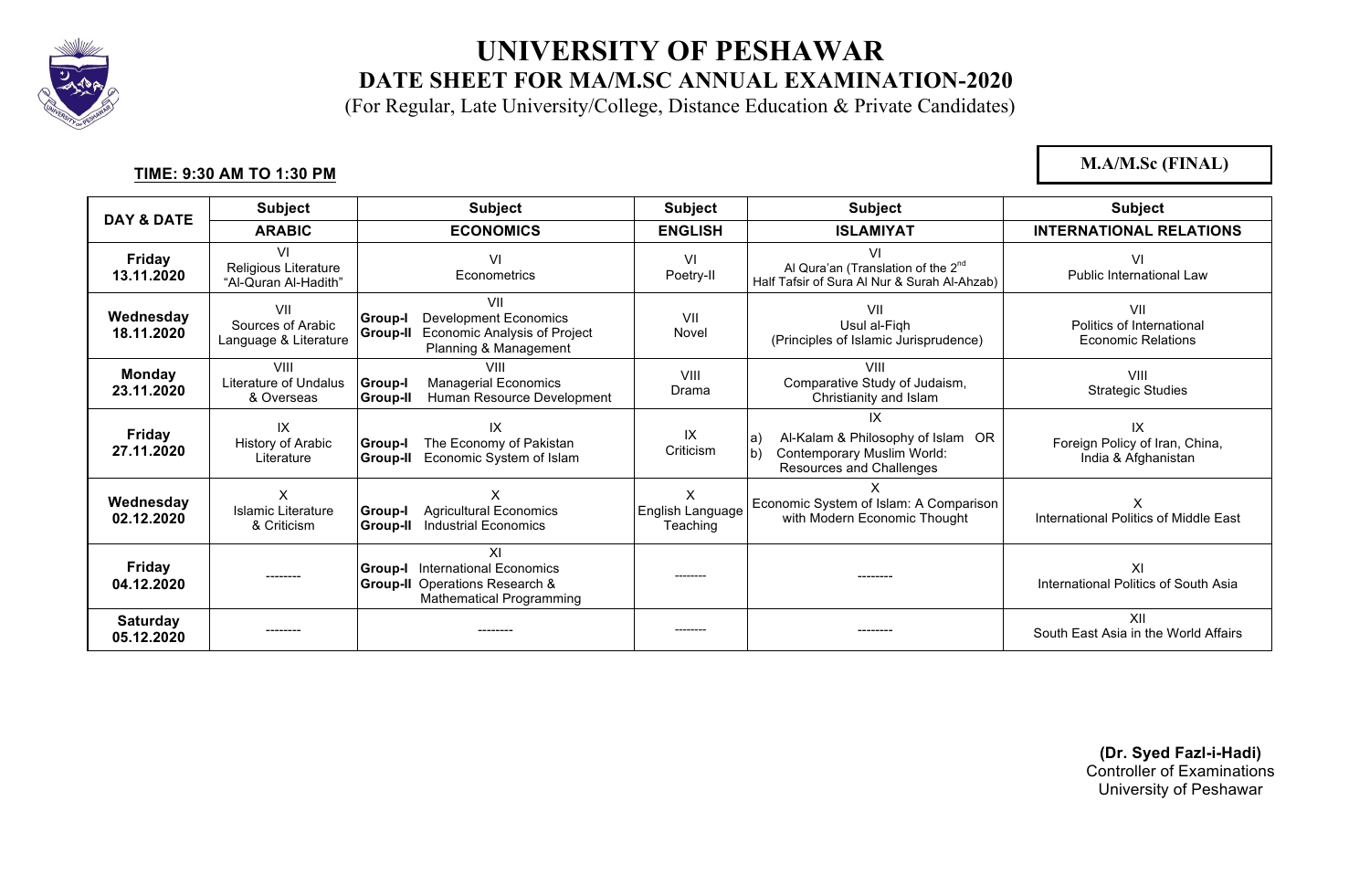

(For Regular, Late University/College, Distance Education & Private Candidates)

#### **TIME: 9:30 AM TO 1:30 PM**

**M.A (FINAL)**

| DAY &                         | <b>Subject</b>                             | <b>Subject</b>                                 | <b>Subject</b>                                 | <b>Subject</b>                                                                                                                                                                                | <b>Subject</b>                                                       | <b>Subject</b>                                                                                                                                                                           |
|-------------------------------|--------------------------------------------|------------------------------------------------|------------------------------------------------|-----------------------------------------------------------------------------------------------------------------------------------------------------------------------------------------------|----------------------------------------------------------------------|------------------------------------------------------------------------------------------------------------------------------------------------------------------------------------------|
| <b>DATE</b>                   | <b>PASHTO</b>                              | <b>PERSIAN</b>                                 | <b>PHILOSOPHY</b>                              | <b>POLITICAL SCIENCE</b>                                                                                                                                                                      | <b>REGIONAL STUDIES</b>                                              | <b>URDU</b>                                                                                                                                                                              |
| <b>Saturday</b><br>14.11.2020 | VI<br>Modern Poetry                        | VI<br>Modern Persian                           | VI<br>Muslim<br>Philosophy                     | VI<br>Political Development, Social Change &<br>Research Methodology (Old)<br>Research Methodology (New)                                                                                      | VI<br>Conflict Resolution and Peace Building on the<br>Region        | VI<br>Poetry "Nazam"                                                                                                                                                                     |
| Thursday<br>19.11.2020        | VII<br>Modern Prose<br>& Fiction           | VII<br><b>History of Persian</b><br>Literature | VII<br><b>V</b> ItalIstic<br>Metaphysics       | VII<br>Political Development & Social Change (New)<br>Muslim World & Its Political Dynamics (Old)                                                                                             | VII<br>Contemporary Regional Issues                                  | VII<br>Qasida, Masnavi & Marsia                                                                                                                                                          |
| Tuesday<br>24.11.2020         | VIII<br>Detailed Study<br>of Khushal       | VIII<br>Drama                                  | VIII<br><b>Twentieth Century</b><br>Philosophy | Group-A International Law & Organizations<br>Political & Institutional Development in<br>Group-B<br>Pakistan<br>Group-C<br>Plato & Aristotle / Bentham & J.S Mill                             | VIII<br>Group-A Politics and Strategic dynamics of<br>South Asia     | VIII<br>Iqbaliyat                                                                                                                                                                        |
| <b>Saturday</b><br>28.11.2020 | IX<br>Criticism                            | IX<br><b>Classical Prose</b>                   | IX<br><b>Advanced Ethics</b>                   | ΙX<br><b>Group-A</b> Foreign Policy Analysis & Foreign<br>Policy of USA, China, India & Pakistan<br>Economy of Pakistan<br>Group-B<br>Group-C Ghazali, Ibn-Khaldoon / Iqbal & Al-<br>Shariati | IX<br>Economics Development in South<br>Group-A<br>Asia              | IX<br>Criticism                                                                                                                                                                          |
| <b>Thursday</b><br>03.12.2020 | X<br>Folk Literature,<br>Essay,<br>Grammar | X<br><b>Classical Poetry</b>                   | X<br>Analytical<br>Philosophy                  | X<br>Economic<br><b>Group-A</b> Politics<br>of International<br>Relations<br>Group-B Pakistan in World Affairs<br><b>Group-C</b> Contemporary Political Thought                               | X<br>Regional Languages: Hindi, Urdu,<br>Group-A<br>Pashto & Persian | X<br>Essay<br>a)<br>Persian Languages & Literature<br><b>Mass Communications</b><br>Language & Linguistics<br>Computer Urdu Software (Regular Only)<br>Art of Translation (Regular Only) |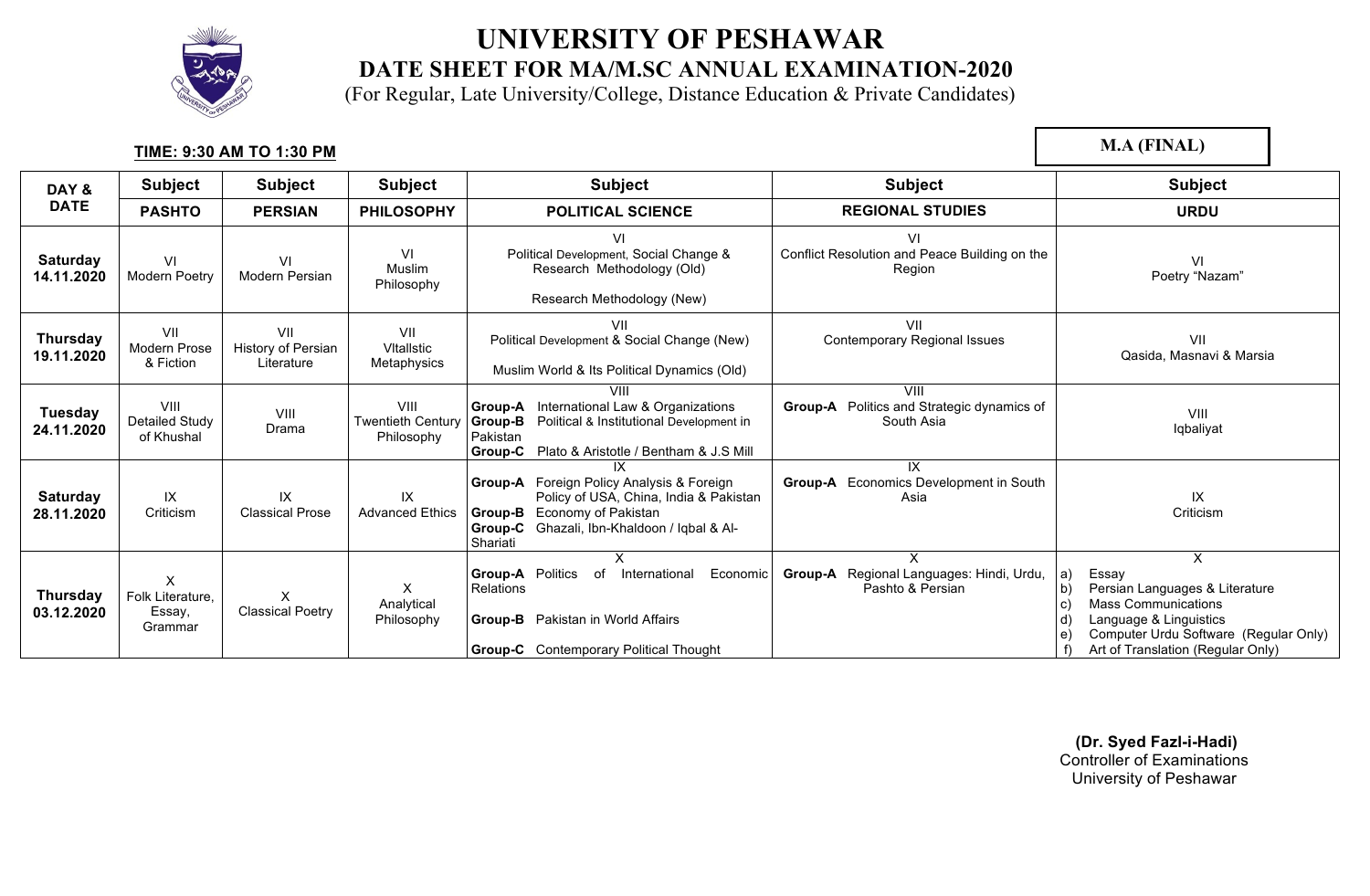

(For Regular, Late University Candidates)

#### **TIME: 9:30 AM TO 1:30 PM**

**M.Sc (PREVIOUS)**

**M.Sc (FINAL)**

|                                                     | DAY & DATE                   | <b>DAY &amp; DATE</b>                           | DAY & DATE                                             | DAY & DATE                                                  | DAY & DATE                                                 | <b>DAY &amp; DATE</b>                                              | DAY & DATE                                                      |
|-----------------------------------------------------|------------------------------|-------------------------------------------------|--------------------------------------------------------|-------------------------------------------------------------|------------------------------------------------------------|--------------------------------------------------------------------|-----------------------------------------------------------------|
| <b>SUBJECT</b>                                      | Wednesday<br>11.11.2020      | <b>Saturday</b><br>14.11.2020                   | Tuesdav<br>17.11.2020                                  | Thursday<br>19.11.2020                                      | <b>Monday</b><br>23.11.2020                                | Tuesday<br>24.11.2020                                              | Wednesday<br>25.11.2020                                         |
| <b>Disaster Preparedness</b><br>& Management (CDPM) | Science of<br>Natural Hazard | <b>Basic Concepts in</b><br>Disaster Management | Ш<br>Introduction to Disaster<br>Planning & Management | ιv<br><b>Community Based</b><br>Disaster Risk<br>Management | $V$ (Old)<br>Disaster Risk &<br>Sustainable<br>Development | $V$ (New)<br><b>Emergency Response</b><br>Planning &<br>Management | $VI$ (Old)<br>Cartographic Techniques<br>in Disaster Management |

#### **TIME: 9:30 AM TO 1:30 PM**

|                                                                                                | DAY & DATE                                                                    | <b>DAY &amp; DATE</b>                                | DAY & DATE                                                 | DAY & DATE                                                 | DAY & DATE                                                       | DAY & DATE                                                            | <b>DAY &amp; DATE</b>                                | <b>DAY &amp; DATE</b>                              | DAY & DATE                                                                  |
|------------------------------------------------------------------------------------------------|-------------------------------------------------------------------------------|------------------------------------------------------|------------------------------------------------------------|------------------------------------------------------------|------------------------------------------------------------------|-----------------------------------------------------------------------|------------------------------------------------------|----------------------------------------------------|-----------------------------------------------------------------------------|
| <b>SUBJECT</b>                                                                                 | Friday<br>13.11.2020                                                          | Monday<br>16.11.2020                                 | Wednesday<br>18.11.2020                                    | <b>Monday</b><br>23.11.2020                                | Tuesdav<br>24.11.2020                                            | Thursday<br>26.11.2020                                                | Friday<br>27.11.2020                                 | <b>Saturday</b><br>28.11.2020                      | Monday<br>30.11.2020                                                        |
| <b>Disaster</b><br><b>Preparedness</b><br>$\boldsymbol{\alpha}$<br><b>Management</b><br>(CDPM) | VII<br>Disaster Risk<br>Management (New)<br>Disaster Risk<br>Assessment (Old) | VIII<br><b>Disaster</b><br>Management<br>in Pakistan | IX<br><b>Research Methods</b><br>in Disaster<br>Management | $X$ (New)<br>Disaster Risk &<br>Sustainable<br>Development | $XI$ (Old)<br>Emergency<br>Response,<br>Planning &<br>Management | Vulnerable Group in<br><b>Disaster</b><br>Management<br>(Optional 01) | XIII<br>Management of<br>Geo-Hazard<br>(Optional 02) | XIII (Old)<br>Hvdro -<br>Meteorological<br>Hazard) | $X$ (Old)<br>Application of<br>Geo-Informatics<br>in Disaster<br>Management |